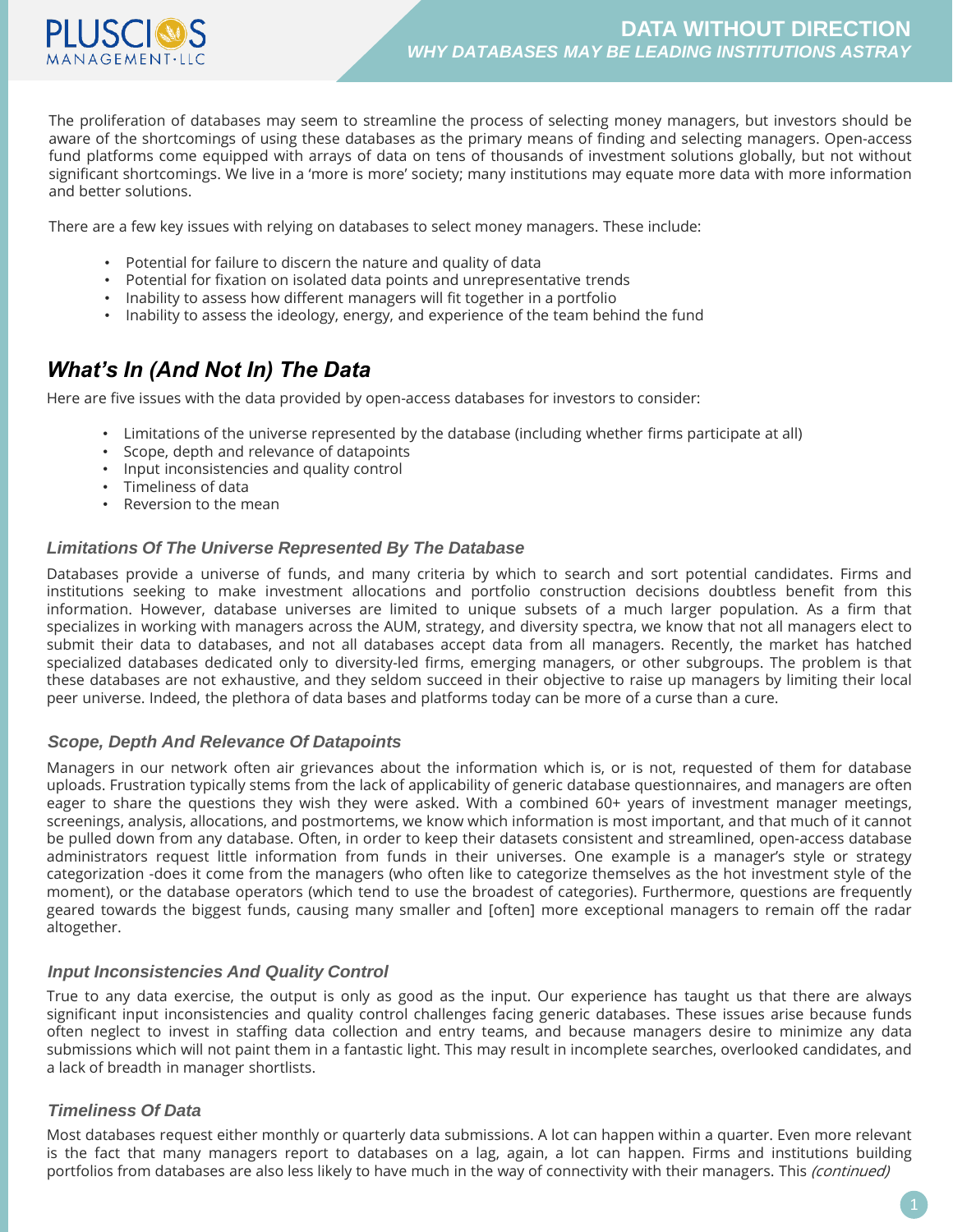

creates a problematic information void. In addition, quantitative screening uses historical data, which is by default a lagging indicator. As a firm that focuses on active portfolio construction––enhancing portfolios on a real-time basis––we find this reliance on datasets problematic at best.

### *Reversion To The Mean*

Databases are designed to provide a simplified, efficient sorting and ranking tool. The objective is to serve up potential candidates, through a series of search criteria, at the click of a few buttons. As the same managers tend to populate databases in general, and the search criteria is relatively stagnant as it must be quantitative in nature, it is predictable that the same managers will rise to the top over certain periods of time creating a reversion to the mean. As a result, through our extensive history, we have seen entity after entity with the same allocations to the same managers, providing clients with the same portfolios time and again. In contrast, in our experience, we consistently find the best portfolios to be those which avoid the same handful of 'hot' managers, instead investing for the long term, allocating actively among managers and strategies, without regard for the 'top ranked' solution in any given database.

## *Manager Identification And Portfolio Construction*

Here are five issues with the data provided by open-access databases for investors to consider:

- Lack of qualitative assessment integration
- Lack of correlation analytics and market stress test integration
- Insufficient tools for the construction of a diverse portfolio

#### *Lack Of Qualitative Assessment Integration*

Perhaps the most significant downside of a technology-driven database to guide manager selection and portfolio construction is the lack of qualitative assessment integration inherent in the solution. An effective qualitative assessment requires hands-on screening, review of extensive documentation, and dialogue with the management team. If a database is utilized as the sole or even primary resource for culling a universe, it ensures that quantitative assessment will always override qualitative analysis, despite the many factors that can impact a fund's quantitative profile, particularly in the shortterm.

#### *Lack Of Correlation Analytics And Market Stress Test Integration*

While databases will generally provide fund statistics relevant to their index and perhaps a broad-based peer group (i.e., long/short equity managers), we believe this notably understates the importance of correlation and market stress-testing integration into the portfolio construction and ongoing management process.

### *Insufficient Tools For The Construction Of A Diverse Portfolio*

True to any data exercise, the output is only as good as the input. Our experience has taught us that there are always significant input inconsistencies and quality control challenges facing generic databases. These issues arise because funds often neglect to invest in staffing data collection and entry teams, and because managers desire to minimize any data submissions which will not paint them in a fantastic light. This may result in incomplete searches, overlooked candidates, and a lack of breadth in manager shortlists.

Organizations reliant on databases for manager search and selection are by design limiting their diversification opportunities to the types of managers who self-select to populate the dataset. It is well known in the industry that core categories such as long/short equity will have lots of managers listed, but what about credit arbitrage? We see a lack of diversification as a common outcome of data-driven portfolio construction, both in strategy types and managers.

Effective fund screening must include the evaluation of distributions of returns for a subset of managers through a broad range of market conditions. However, what happens if current conditions are uncharacteristic of any past period? For example, 2020 was certainly something special. Additionally, what if one of those managers in your subset is brand new? Since databases offer point-in-time analysis, and most organizations utilize search and ranking criteria to prioritize their manager review, it is common for unrepresentative time periods to drive allocation and diversification decisions among managers more than they perhaps should. At Pluscios, we are strong proponents of manager evaluation independent of performance for this very reason. Returns are not everything; risk, and therefore diversification, is key. This applies to not only considering various time periods and track records, but also to the importance of diversifying among strategy types, not all of which will be in favor at the time of your database search and portfolio construction. Imagine, instead of (continued)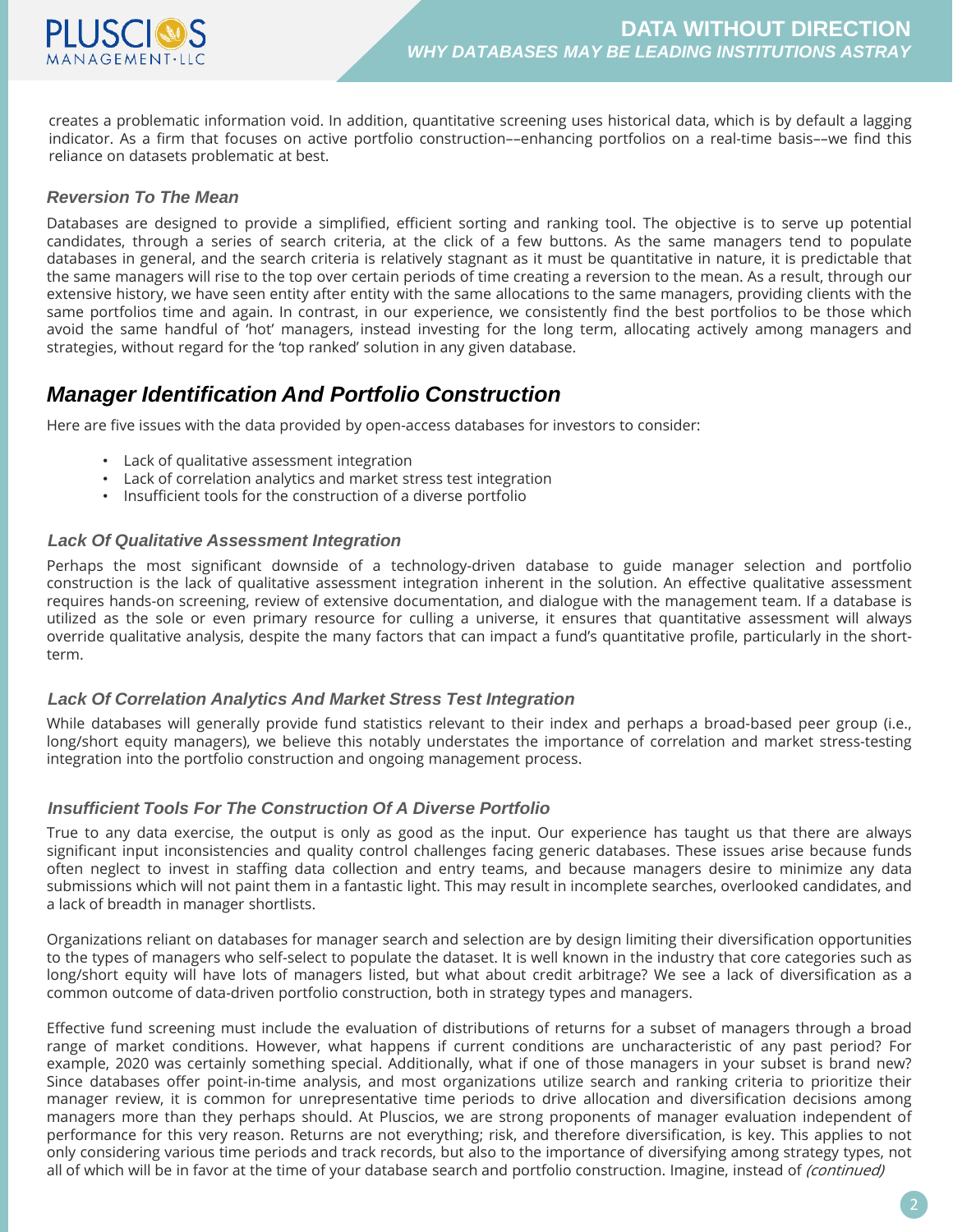

a portfolio, you are constructing an American football team. It may be tempting to fill your roster with receivers and running backs since they return more yards and touchdowns than your average lineman. In this setup, you may hit a big play every once in a while, but you are also at risk of a significant loss if the defense comes with a blitz. Tom Brady (love him or not) is arguably the greatest quarterback to ever play the game because he understands the importance of diversification and riskadjusted returns. Surely, the quarterback would love to have more receivers on the field, but he also needs the lineman to prevent him from taking a sack. Brady is often criticized for his volume of short-range completions, as casual fans cannot always comprehend the importance of keeping your offense on the field. They want to see a big play, even if it means getting burned.

Making a determination as to fit for your 'team' is a qualitative endeavor. There has been a sizeable jump in the quantity, assets under management, and significance of alternatives and hedge funds over the past decade. Moreover, when you are building your team, it is not enough to have the best players in each position. It is paramount to understand how those players work together, which requires a serious assessment beyond the 'stats'.

# *Giving Diligence Its Due*

At Pluscios, we invest with ten due diligence rules, which have helped us avoid many investment crises. Not a single one of these rules can be addressed by a database:

- 1. Do not invest in something you do not understand
- 2. Do not invest in a fund that will not let you speak face-to-face with the portfolio manager (including over video)
- 3. Do not invest in a fund if you have not been to the offices (or toured remotely) and interviewed key staff extensively
- 4. Insist on a well-known auditor, administrator, and broker (and they should be unrelated)
- 5. Look for institutional people, processes, and infrastructure
- 6. One size does not fit all look for appropriate risk management systems and personnel
- 7. Question everything initially and ongoing
- 8. Let fear, not greed, drive the due diligence process
- 9. When in doubt, sit it out
- 10. Diversify and right-size investment allocations (if the above items fail to protect you from losses, this will limit the impact)

In our experience, the ability to select a seemingly attractive fund from a dataset misses the hard work of digging deeper, asking questions, engaging management, and actively managing portfolios on behalf of clients on a day-to-day basis. Furthermore, the majority of these rules require expertise and an understanding of the quantitative and qualitative elements that make a good manager, along with the commitment and time allotment to engage well beyond the numbers.

Understanding the qualitative piece, not just the performance, is paramount to long-term success. If you watched the movie "Working Girl" with Melanie Griffith and Sigourney Weaver, you may recall a scene towards the end in which each character claimed a big merger idea. Ultimately, Melanie Griffith's character could give the exact details and moment when the idea came together, while Sigourney Weaver's character could not. If you dig deeper, you can find and invest with the former. A database can't distinguish between the two. This exact moment is exemplar of the edge with which we invest –– focusing neither just on the big picture nor a generic search and ranking system, but on the myriad of inputs, conversations, assessments, and construction considerations that make our portfolio 'teams' great.

While open-access databases can be a start in searching for managers, it is certainly not a portfolio solution and could actually hurt investor portfolios overtime. Finding the right combination of quantitative and qualitative assessment, hands on professionals to fully engage with the data and the managers and constructing well diversified and complementary portfolios makes all the difference.

#### **ABOUT PLUSCIOS MANAGEMENT**

Founded by Kelly Chesney (pictured left) and Constance Teska (pictured right), Pluscios seeks to combine the best qualities of a diversity-led, boutique, customer-focused organization with large institutional experience and processes. We work with our clients on a wide variety of mandates such as custom diversity solutions, manager due diligence, diversified hedge fund of funds allocations and advisory services. Many of our institutional clients are advisors themselves, seeking a private label partner to ensure efficiency and depth in their diversity allocations.



**(224) 420-7040 www.pluscios.com info@pluscios.com**